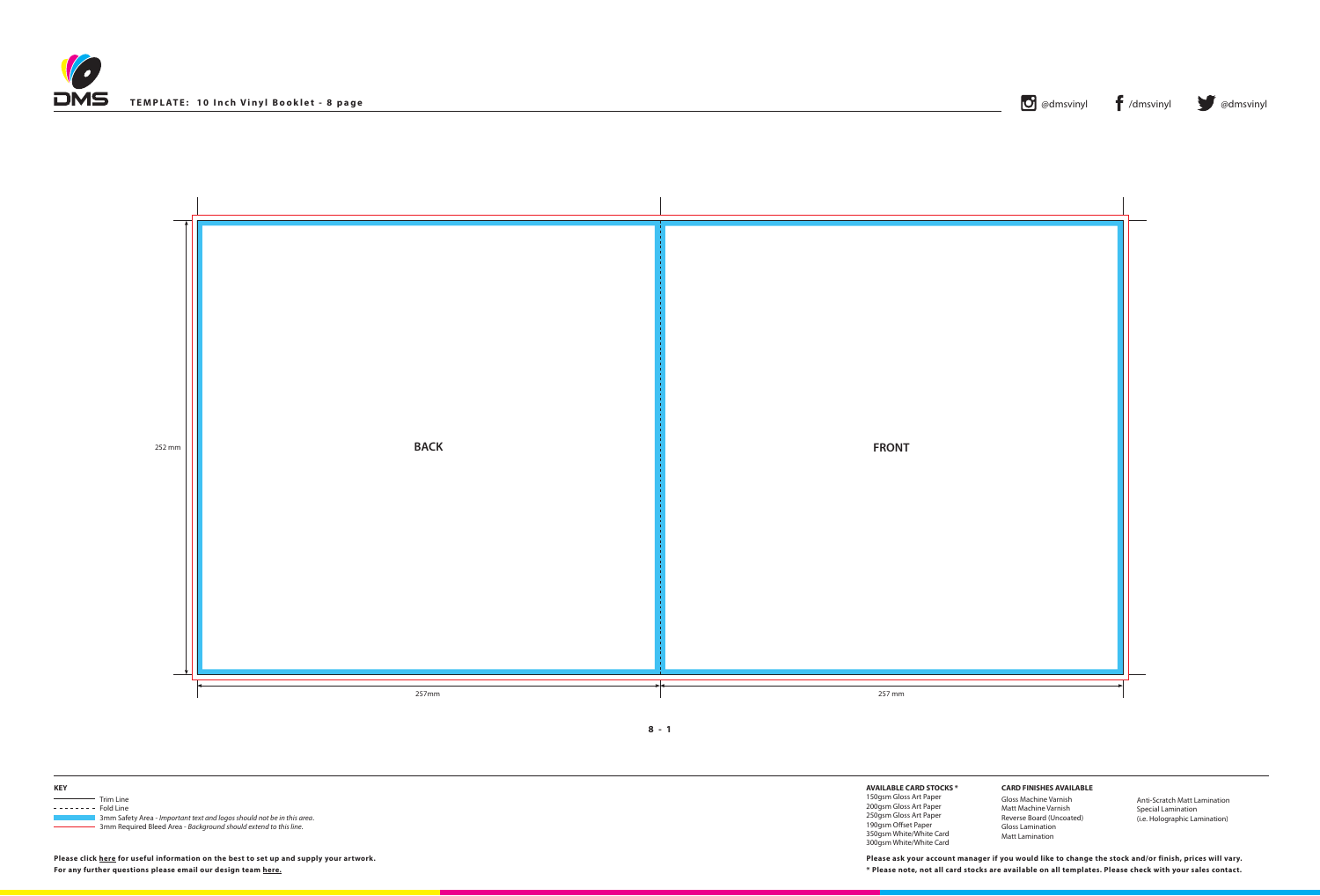





**KEY** Trim Line  $------$  Fold Line 3mm Safety Area - *Important text and logos should not be in this area*. 3mm Required Bleed Area - *Background should extend to this line.*

**Please click [here](http://www.discmanufacturingservices.com/vinyl-templates.htm#artwork-specifications) for useful information on the best to set up and supply your artwork.**

**AVAILABLE CARD STOCKS \*** 150gsm Gloss Art Paper

200gsm Gloss Art Paper 250gsm Gloss Art Paper 190gsm Offset Paper 350gsm White/White Card 300gsm White/White Card

**For any further questions please email our design team [here](mailto:graphics%40discmanufacturingservices.com?subject=Template%20Enquiry). \* Please note, not all card stocks are available on all templates. Please check with your sales contact. Please ask your account manager if you would like to change the stock and/or finish, prices will vary.**



**CARD FINISHES AVAILABLE**

Gloss Machine Varnish Matt Machine Varnish Reverse Board (Uncoated) Gloss Lamination Matt Lamination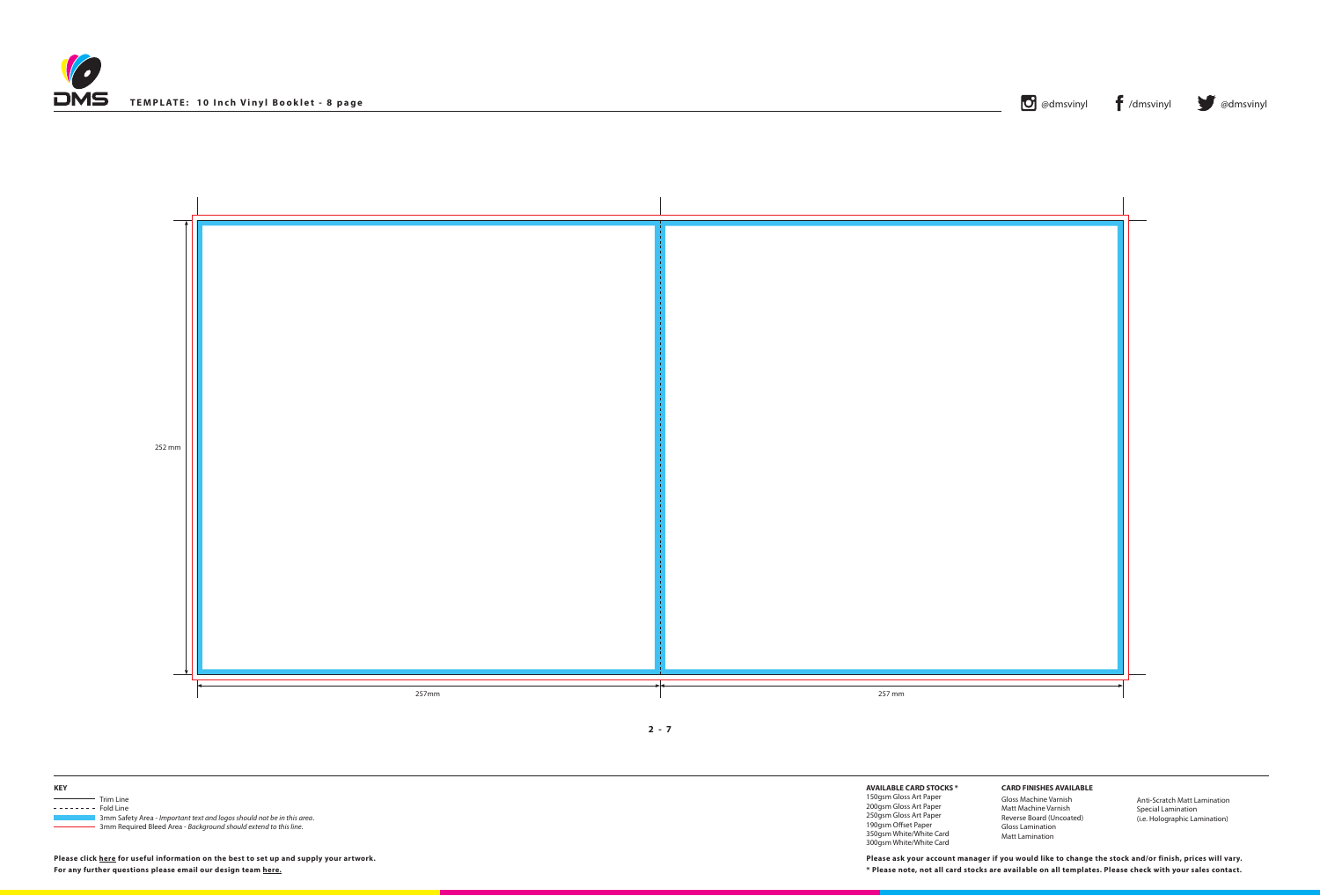





**KEY** Trim Line  $------$  Fold Line 3mm Safety Area - *Important text and logos should not be in this area*. 3mm Required Bleed Area - *Background should extend to this line.*

**Please click [here](http://www.discmanufacturingservices.com/vinyl-templates.htm#artwork-specifications) for useful information on the best to set up and supply your artwork.**

**AVAILABLE CARD STOCKS \***

150gsm Gloss Art Paper 200gsm Gloss Art Paper 250gsm Gloss Art Paper 190gsm Offset Paper 350gsm White/White Card 300gsm White/White Card

**For any further questions please email our design team [here](mailto:graphics%40discmanufacturingservices.com?subject=Template%20Enquiry). \* Please note, not all card stocks are available on all templates. Please check with your sales contact. Please ask your account manager if you would like to change the stock and/or finish, prices will vary.**



**CARD FINISHES AVAILABLE**

Gloss Machine Varnish Matt Machine Varnish Reverse Board (Uncoated) Gloss Lamination Matt Lamination